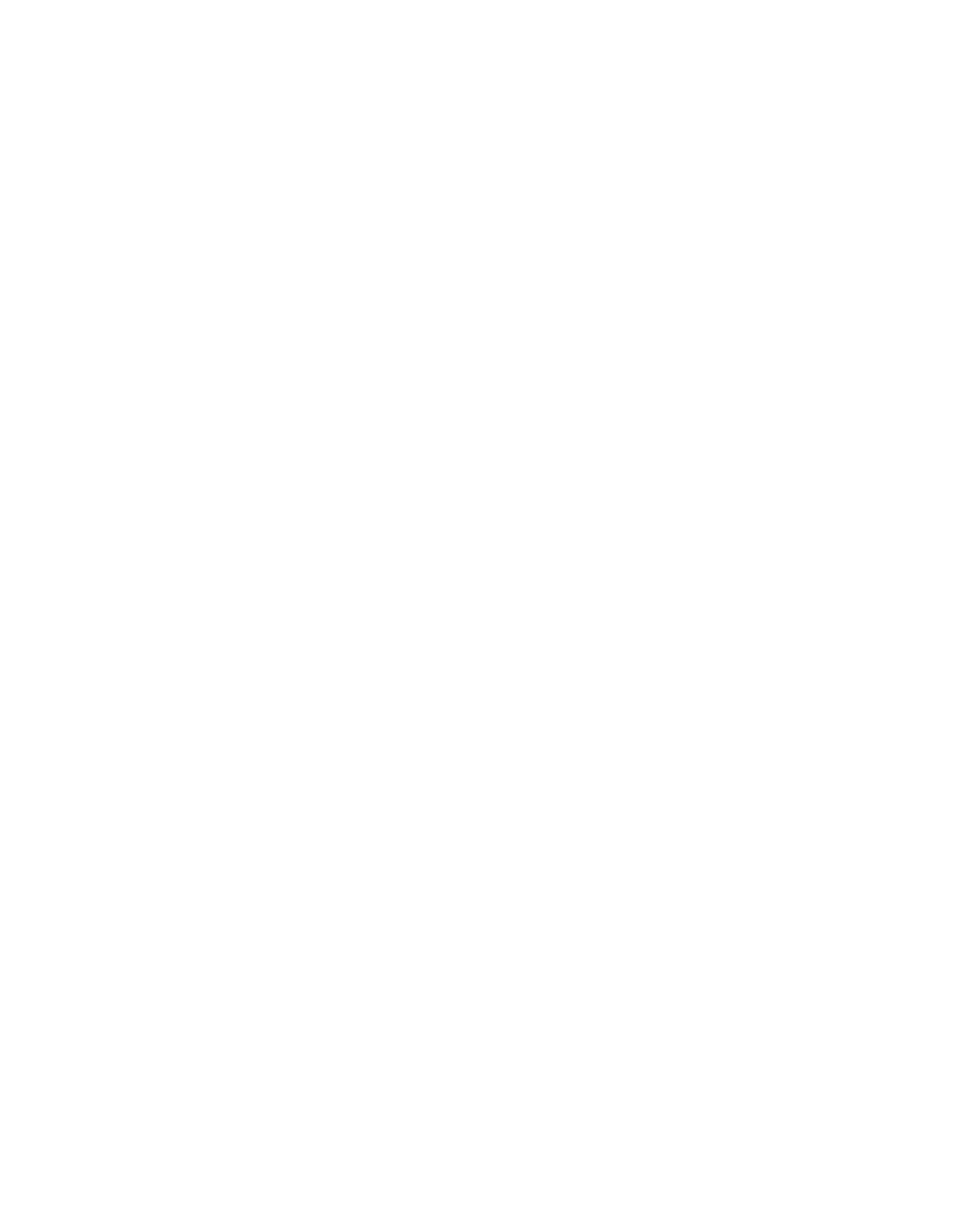product businesses, and establishes intimate relationships with clients. Since services are more labor dependent and less visible rendering, and then more difficult to imitate, and hence a source of sustainable competitive advantage [15, 32].

c) Economic Pressure: Service roles in manufacturing sector are growing rapidly, as increased the share of services activities are necessary to produce goods [36, 44]. Also, the de-industrialization and increasing international division of labor between manufacturing and services led to the declining shares of manufacturing in developed economies.

d) Marketing Opportunities: Service component has great influence on purchasing decision and tend to induce repeat-sales, and by intensifying contact opportunities with the customer, can put the supplier in the right position to offer other products or services [25, 27].

e) Environmental Rationale: Services make sure the use of resources more rationally and proper way (Mont, 2005).

This study reveals that while servitization could lead to lucrative opportunities and revenues, the manufacturer's transformation to integrate products and services is tremendously complex, much more than suggested by the literature. This could possibly be due to the involved of costs and difficulties. The next part we discuss a comprehensive list of challenges associated with the implementation of servitization strategy.

### **2.2.Challenges in the implementation of servitization strategy**

The implementation of servitization strategy consists with significant cultural and corporate challenges that can be broadly categories into integrated product-service design, policies, process, structure, strategy and organizational transformation [4, 31, 32, 37]. The design of services is significantly different to the design products since, by their nature, services are fuzzy and difficult to define [37]. In consequence, the organization is struggle to integrate product and services and identifies a moderate size of packages for different target markets or clients. This may discourage companies to expand its business from manufacturing to service dimension, because they need to take account of competition outside the usual domain, unexpected rivals including their own suppliers, distributors, and customers [27, 32, 40].

A manufacturer considering serviceprovision or expansion of the service business is faced with dynamically changing market conditions, speedy response to client needs, requirement of rapid process turnaround times, and volatile demand. These issues challenge the supplier, and demand fabrication of new protocols and paradigms. Tackling the emergence of such challenges requires a competitively enhanced business strategy. However, manufacturers that decide on a service-oriented strategy have to adapt the necessary organizational structures and process [15, 27, 32]. Here, there are challenges in defining the organization strategy necessary to support the customer allegiance required to deliver a combination of product and services [42]. Adopting a downstream position, such as the provision of installed base services, organizations have to be service oriented and value services [32]. These organizations provide solutions through product-service combinations and tend to be client-centric and providing customized, desirable client outcomes organized around particular capabilities, competences, and client requirements [28].

Transforming a firm from productdomination to services-oriented total offering requires a continuous development of new services and management of customer productivity [26]. Services also present challenges in the form of integrated production, delivery components, and cultural movement. This culture is specific and different from the traditional manufacturing culture [27], and a shift of corporate mindset is necessary to take on services and priorities their development with respect to more traditional sources of competitive advantage [5, 32, 37]. This will require significant changes to long-standing practices and attitudes [13, 40]. For example, abandoning their product-centric structure in order to become more customer-centric [13, 14, 43]. Implementing these changes, companies are likely to meet resistance from areas within the organization where the service strategy is not understood or the fear of infrastructure changes [27]. Creating a service oriented environment and finding the right people for the service dimension is another big challenges. Particular skills like as, customer accessibility, solution oriented thinking are required to react appropriately in these circumstances – skills that must often be targeted in the recruitment process and develop over time. In order to provide a superior services, managers must be consider the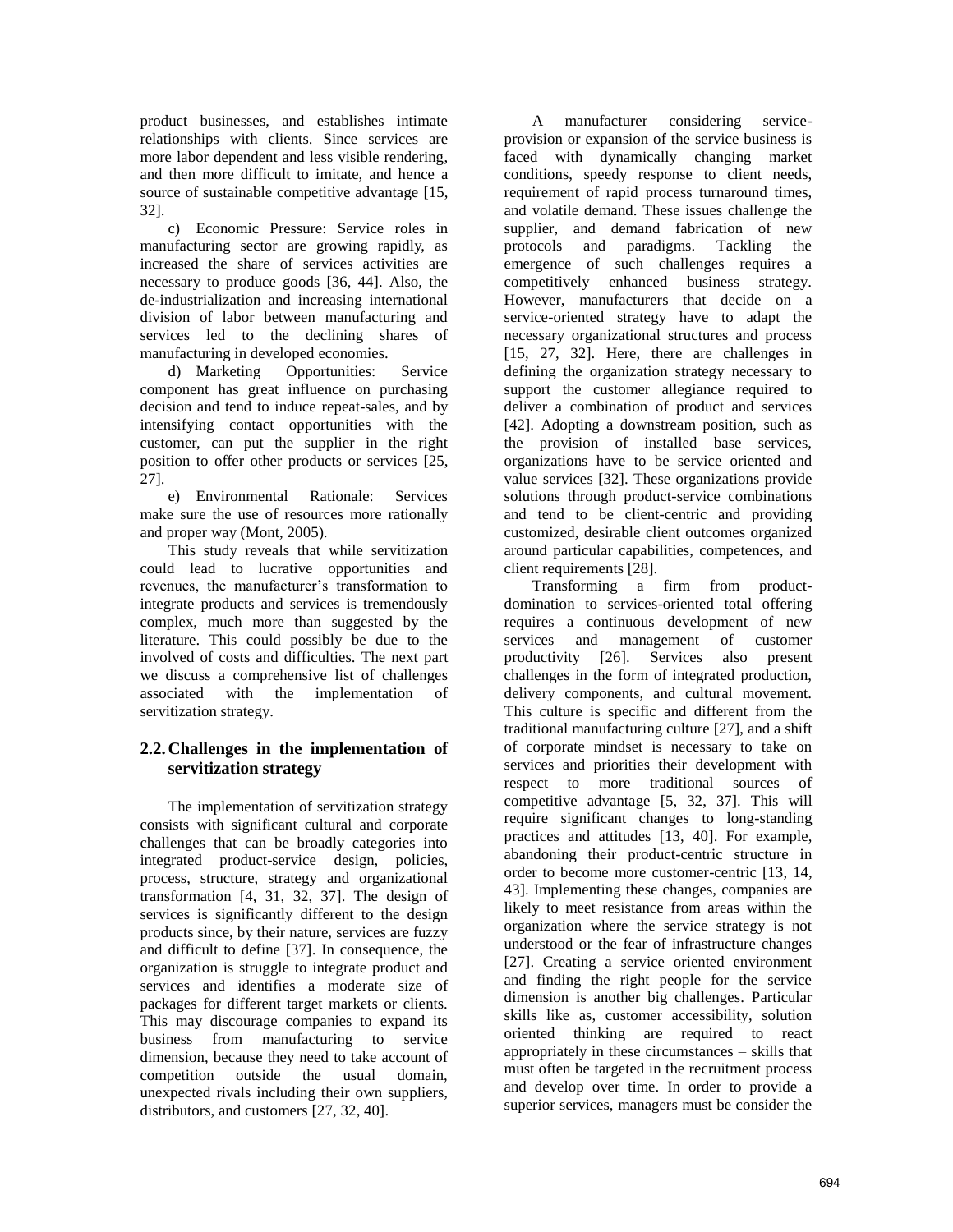peoples in the organization as their main assets that is required in moving from manufacturing to service operations.

## **3. Qualitative Research Method: Indepth Interview**

We adopted an in-depth exploratory qualitative case study research approach [11]. The findings reported here are from a multinational information and communication technology (ICT) firm, hereafter referred to as 'International Business Machine (IBM) Corporation' that has been classified their business as the amalgamation of goods and services (Servitization). The company is one of the largest computer and technology firm in the world, which conducted its activities into five business segments, and acquired market from U.S. to Europe, Asia, Africa, Oceania, and many others part of the world. In accordance with the principles of process research, particular attention was given to unfolding processes of flux and transformation [23, 33]. The case study was presented as a 'thick description' to enable the reader to judge the extent to which the findings can be generalized to other organizations with similar characteristics [16].

The case study draws upon a prolonged engagement with the firm over one and half year period. We conducted a total of 17 in-depth interviews, separated into two distinct phases. Each of the interviews lasted between 60 and 90 minutes, and was recorded and subsequently transcribed verbatim. The interviewees were designated as the director of research and development, senior management consultants, marketing and communication managers, service engineers, operational managers, and service employees. In addition to primary data collection, the secondary data (company documentation and archival records) were collected as well, in order to achieve a theoretical triangulation [45]. The data were analyzed using a thematic framework initially developed from the relevant literatures. A coding framework was then developed, and used Nvivo software (QSR International) for managing the vast amounts of data, annotations and memos recorded within the transcripts [35].

The first phase of the research commenced in 2011. This was composed of 9 semi-structured interviews across the selected business units in Japan. The objective of this phase is to derive a conceptual model of firm process transition from manufacturing to servitization based on in-depth interview under the viewpoint of research and development, procurement, production, sales and marketing, and after sales services. The questions focused on the respondents' career backgrounds, the history of company's current and previous activities, and their perception of the shift from manufacturing to service operations. Special attention was also given to the respondents' viewpoint on process transition and the evolving organizational structure. The second phase of the research was composed of a further 8 semi-structured interviews carried out in 2012. The interviews explored in depth changing processes of IBM and identified the key success factors for organization towards servitization of business. These factors are vision creation, mindset and strategy development, leadership and teaming, value sharing and communication, and anchoring a new service culture. However, internal and external documentation relating to the business is also examined for the purposes of corroboration.

# **4.Empirical Case Study: International Business Machine (IBM) Corporation**

International Business Machine (IBM) is the worlds leading computer and technology firm, and was established in 1911 that offers a variety of products and services in information and communication technology (ICT) industry. In the beginning, company started its operations by producing commercial scales and tabulators, and steadily expanded its activities in producing hardware products including mainframes, software, servers, and other storage devices. In 1975 IBM first released its personal computer to the market, but the sales were disappointing as the demand of personal computers was minimal at the time. It was not until 1980 that IBM tried again to crack the personal computer market. By then many other companies were already making the machines, and IBM was not able to gain immediate control of the market. By 1991 their stock price had reached the lowest point since 1983. From 1986 to 1993 IBM had taken \$28 billion in charges and cut 125,000 people from their payroll after avoiding layoffs for more than 70 years. In January 26, 1993, in the face of looming disaster, CEO John Akers resigned and Louis V. Gerstner was appointed as CEO of the following year.

After few weeks on the job, Gerstner identified the company's main problems and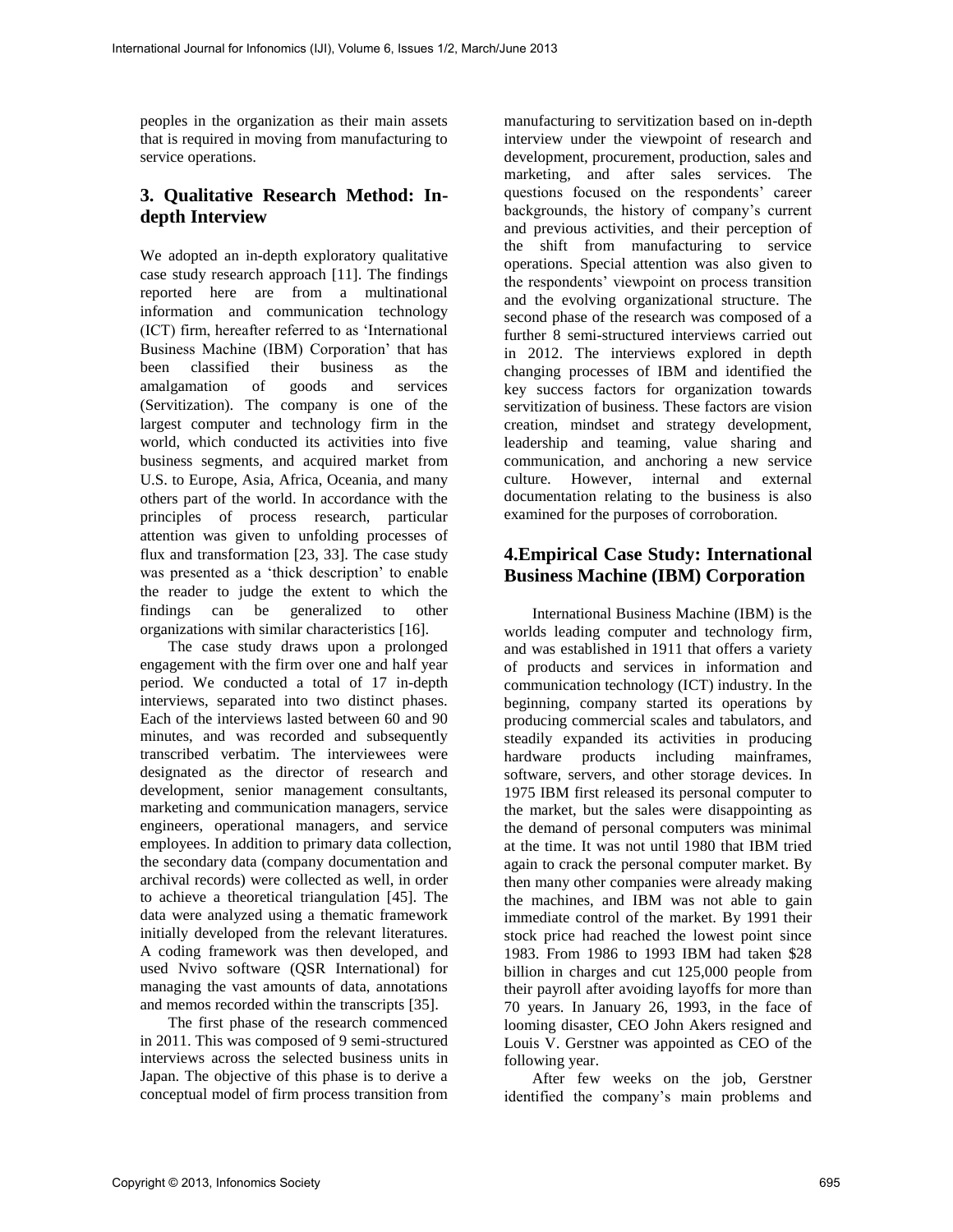indicated that IBM had lost of customer touch and trust, costs were out of line, the firm was too decentralized, confusing and contentious performance measurement systems, and they had stayed with their old strategy too long. On the other hand the market was too much crowded by the early 1990s, there were tens of thousands of companies in the computer industry that offered the lower prices products and more choices to customers even many of which lived for a few months or years, then disappeared. According to the industry trend and Gerstner's better understanding of customers' needs and on going business demand, he recognized that the market was shifting. The application of technology would become the key drivers of IBM not its invention. These insights led to a transformation that subsequently led IBM to exit the network hardware business, application software, storage, and personal computers to enter the services and develop a freestanding software business. After then to late 1990s, services were consistently growing 20-plus-percent a quarter. In 2001, services and software were \$35 billion and \$13 billion businesses, respectively, which combined represented 58% of total revenues and accounted for roughly half of IBM workforce. Since then, with Sam Palmisano to Virginia M. Rometty as CEO, IBM has continuing this remarkable shift to its business mix to more profitable segments, so that today, IBM has revenues of \$107 billion while more than 90% of its segment profit came from software, services and financing in the fiscal year 2011.

#### **4.1. Research Question**

Servitization is now widely recognized as an increasingly relevant strategy for developed economies' manufacturers to improve their competitive advantage in the market. The existing literature describes why and how enterprises transform from one business provision to another or extend value with old systems. Change literature as we stated provides a considerable number of theoretical models, but there is no model or discussion for specific issue of servitization as a change process. Thus, the questions arise: what notion or how enterprises can transform it's process from being a "productcentered" to being a "servitized" organization? Which factors lead transformation effort the best chance of succeeding?

In order to achieve a methodological fit [10, 45] between the state of previous work, research method, analysis and expected contribution, we

adopted an exploratory single case study approach [38]. Given the theoretical immaturity of research phenomena the adoption of a case study is appropriate as it permits for a deep research enquiry and to come as close to the research phenomena as possible [9]. We focused on two key issues of investigation in order to achieve insights about the transformation of a product-service provider (PSS). We have first investigated the firm process transition under the viewpoint of research and development (R & D), procurement, production, sales and marketing, and after sales services. Secondly, we identifying the key factors of successful change process that specifically support the firm transformation in servitization context.

# **5. Enterprise Transformations and Organizational Change**

The need to transform - change in fundamental ways - has long been a central element of the economy and society [6, 19]. Rouse [34] claim that the "enterprise transformation is driven by experienced and/or anticipated value deficiencies that result in significantly redesigned and/or new work processes as determined by management's decision making abilities, limitations, and inclinations, all in the context of the social networks of management in particular and the enterprise in general". Transformation can occurs both in external and internal contexts. The external context is partially driven by economy that affects markets, which in turn affect enterprises, e.g., regulation and taxation. The internal context of transformation is pursued through work process and yield work products, and incurring costs. There is a wide range of ways to pursue transformation such as, ends, means, and scope [34]. The ends of transformation can range from greater cost efficiencies, to enhanced market perceptions, to new product and service offerings, to fundamental changes of markets. The means can range from upgrading people's skills, to redesigning business practices, to significant infusions of technology, to fundamental changes of strategy. The scope of transformation can range from work activities, to business functions, to overall organizations, to the enterprise as a whole.

Now, the question might arise why enterprises need to transform? What processes can enable this transformation? According to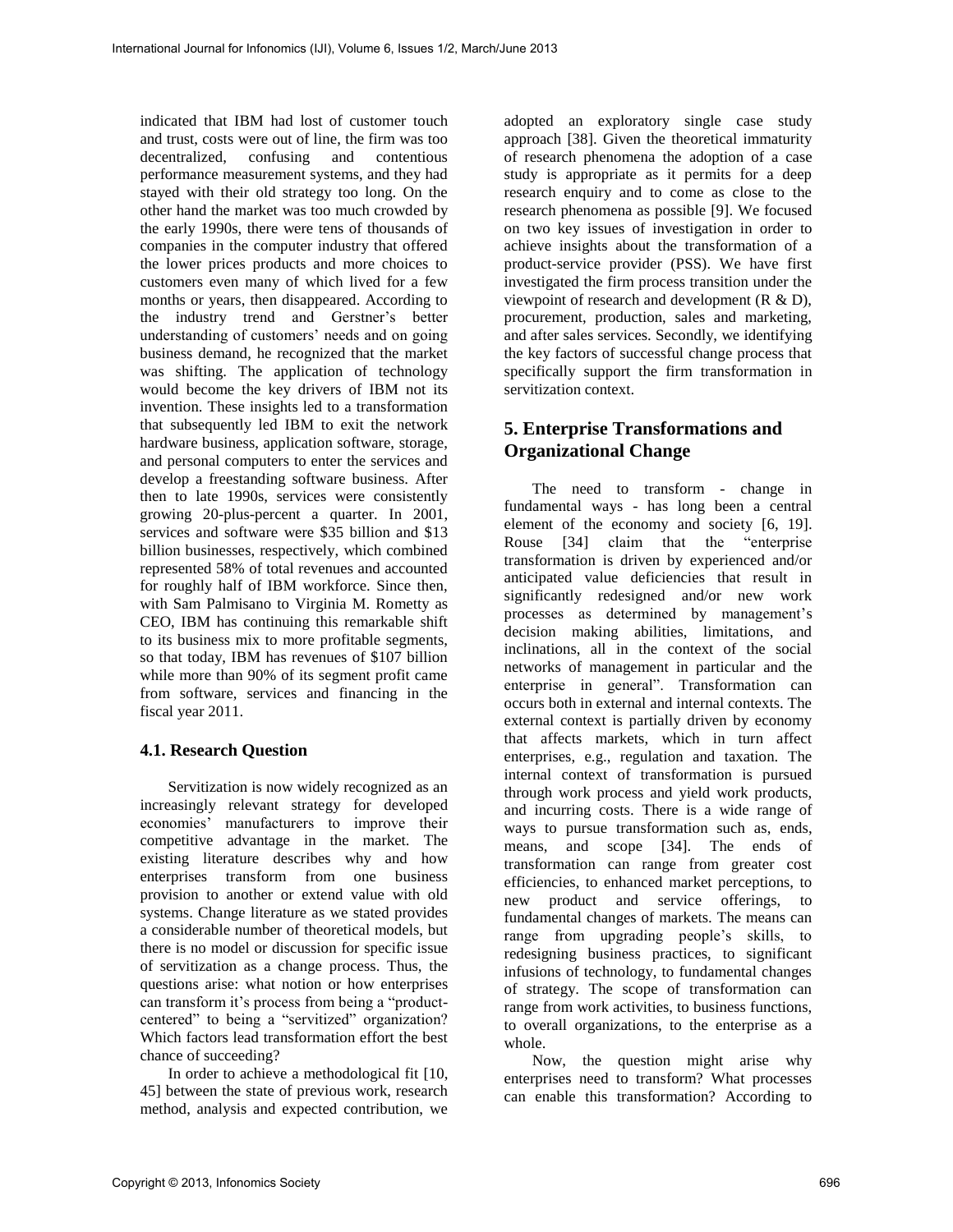Rouse [34], there are basically four alternatives perspectives that tend to drive needs for transformation such as, value opportunities, value threats, value competition, and value crises. Transformation initiatives driven by external opportunities and threats, which tend to adopt strategy-oriented approaches, for example, markets targeted, market channels employed, value proposition, and offerings provided. However, there are other initiatives driven by competitors' initiatives and internal crises that tend to adopt operations-oriented approaches such as, supply chain restructuring, outsourcing and off-shoring, process standardization, process reengineering, and web-enabled processes. A summary table of these discussion is stated in the below.

#### **Table 1.** Value Deficiencies and Processes Enabler of Transformation [34]

|                                            | Description                                                                                                                                                                                                                                                                                                                                                                                                                                                                                                                                                                                                                                             |  |  |
|--------------------------------------------|---------------------------------------------------------------------------------------------------------------------------------------------------------------------------------------------------------------------------------------------------------------------------------------------------------------------------------------------------------------------------------------------------------------------------------------------------------------------------------------------------------------------------------------------------------------------------------------------------------------------------------------------------------|--|--|
| drive transformation<br>/alue deficiencies | - Value opportunities, e.g., the allure of<br>greater success through market<br>and<br>technology opportunities<br>- Value threats, i.e., the danger of<br>anticipated failure due to market and<br>technology threats<br>- Value competition, which means the<br>influenced by competitors'<br>firm is<br>transformation initiatives that ultimately<br>creates the necessity<br>firm<br>$\sigma$ f<br>transformation for continuous success<br>- Value crises that realizes the firm for<br>steadily declining market performance,<br>cash flow problems, and so on, which at<br>the end push the firm transformation for<br>surviving in the market. |  |  |
| Nork processes enable<br>ransformation     | Initiatives<br>driven<br>by<br>external<br>opportunities and threats<br>- Market target is pursuing global markets<br>such as emerging markets, or pursuing<br>vertical markets such as aerospace and<br>defense.<br>- Market channels employ describes by<br>adding web-based sales of products and<br>services such as automobiles, consumer<br>electronics, and computers.<br>- Value proposition, e.g., moving from<br>selling un-bundle products and services to<br>providing<br>integrated solutions<br>for<br>information technology management.<br>- Offerings provided, i.e., changing<br>the                                                  |  |  |

products and services provided, perhaps by private labeling of outsourced products and focusing on support services.

Initiatives driven by competitors' initiatives and internal crises

- Supply chain restructuring encourages simplifying the supply chains, negotiating just-in-time relationships, and developing collaborative information systems.

- Outsourcing and off-shoring shows the firm an opportunity of contracting out manufacturing, employing low-wage, high-skills labor from other countries.

- Process standardization defines as an enterprise-wide standardization of processes for product and process development, R&D, finance, personnel, and so on.

- Process reengineering acts as an identification, design, and deployment of value driven processes.

- Web-enabled processes develop online and self-support systems for customer relationship management, inventory management, and so on.

Transformation involves resources allocation and management decision-making. The ability of an enterprise to redeploy its human, financial, and physical resources is central to the nature and possibility of transformation. Changing the tasks and activities of the enterprise, by themselves, relates to business process improvement. In contrast, changing the purpose, objectives, and functions of the enterprise is more likely to be transformational. The higher level of transformation, the more difficult, costly, timeconsuming, and the changes will be risky. For instance, changing the purpose of the enterprise is likely to encounter considerable difficulties, particularly if the extent of the change is substantial. In many cases, for example, defense conversion, such change has only succeeded when almost all of the employees were replaced [34].

Nadler and Tushman [30] focus on how management addresses the more complex and difficult changes of re-orientation and re-creation in terms of diagnosis the problem, formulating a vision, creating a sense of urgency, linking change to core strategic issues, communicating and leading, and broadening the base of leadership, all in the context of mixture of planning and opportunism that includes redesign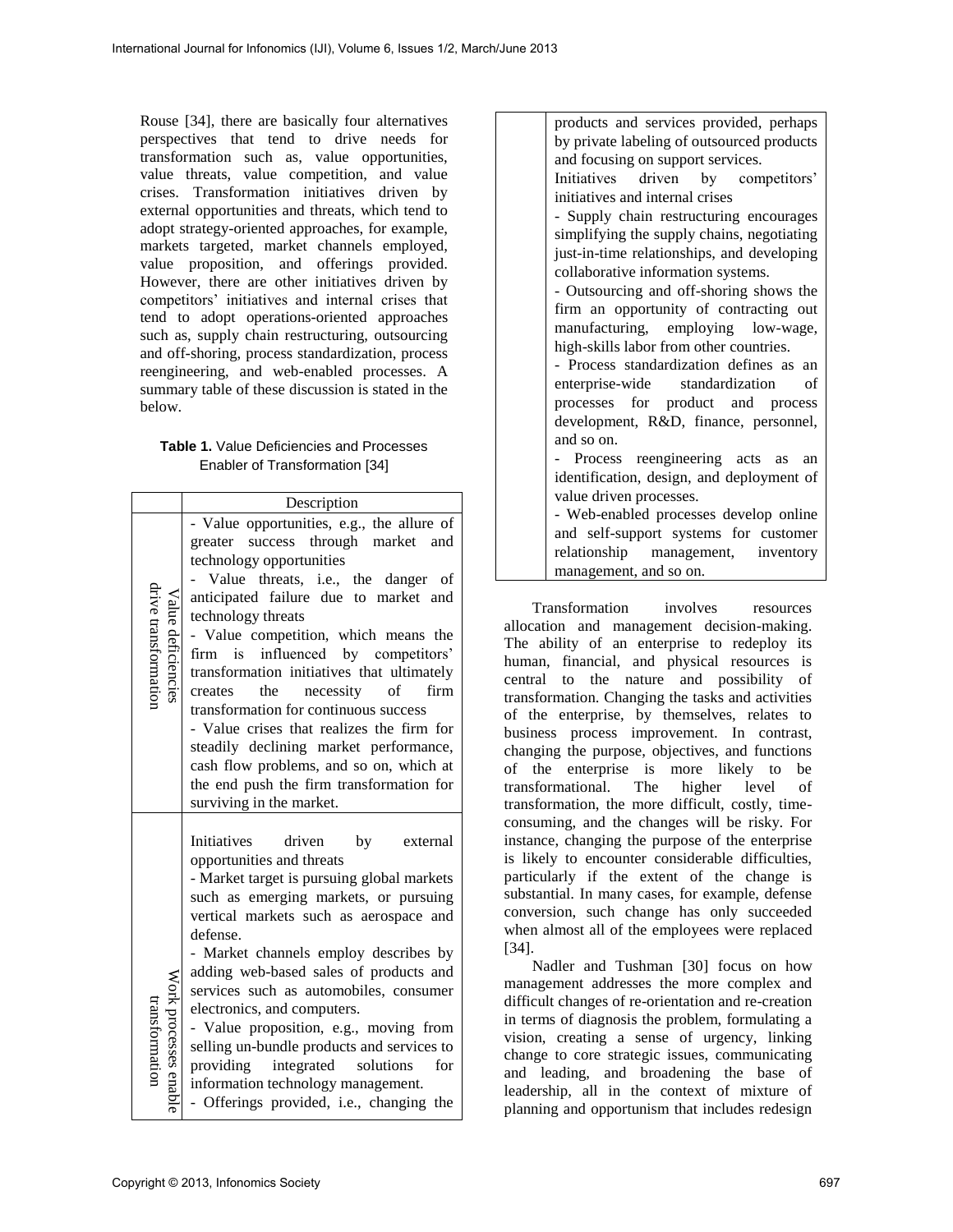of key processes and nurturing of investments as returns emerge over time. Consequently, the factors like values and culture [7], reward and recognition systems [12, 41], individual and team competencies [21], and leadership [22] have strong impacts on an enterprise's inclinations and abilities to pursue transformation. The following sections 5.1 and 5.2 describe how enterprise can transform from only producing goods to providing an integrated packages of goods and services, and identifying factors that lead the firm towards successful changes.

### **5.1. Process transition towards servitization of business**

The process of servitization requires the implementation of various organizational changes, new processes, and strategies for transition from product manufacturing to a service-focused total offering. However, organizations encounter a business shift when

implementing service-addition, or increasingly adding-value to their core chain [40]. But, in spite of various difficulties or complexities involved with the process of servitization, it is observed in a long-term study of servitization research where researchers are suggested to manufacturer movement towards value extension through service addition and directed the firm transitions into relationship business model, new structure, service oriented culture, and knowledge based operation as well. In this section, we focus on organization's process transition, which is significantly different from those of pure manufacturing to servitization under the viewpoint of research and development, procurement, production, sales and marketing, and after sales services. When we determine the following differences based on indepth interview of IBM professionals, we get a kind of conceptual model of process transition towards servitization of business, which can be illustrated as in figure 1.



**Figure 1.** The concept of process transition (manufacturing to servitization)

The model contains two different processes of organization, respectively, non-servitization, and servitization that we describe in the following five viewpoints.

1. Research and Development: In manufacturing, it is observed that the research and development traditionally focused on product development, upgrading products quality and design, and improving process efficiencies, but they are less attentive to customer needs and expectations while servitization requires closing with customers, gathering customer experience, observing buying behavior, and developing new and more value-added products and services that collectively meet the user needs.

2. Procurement: Generally, the procurement in manufacturing firm is highly concern on creating an efficient supply chain by which they can acquire or obtain raw materials, property or services at the operation level on-time at low cost. But in the case of servitization, it is observed that the firm considering it's supply chain concept as a value chain and creating an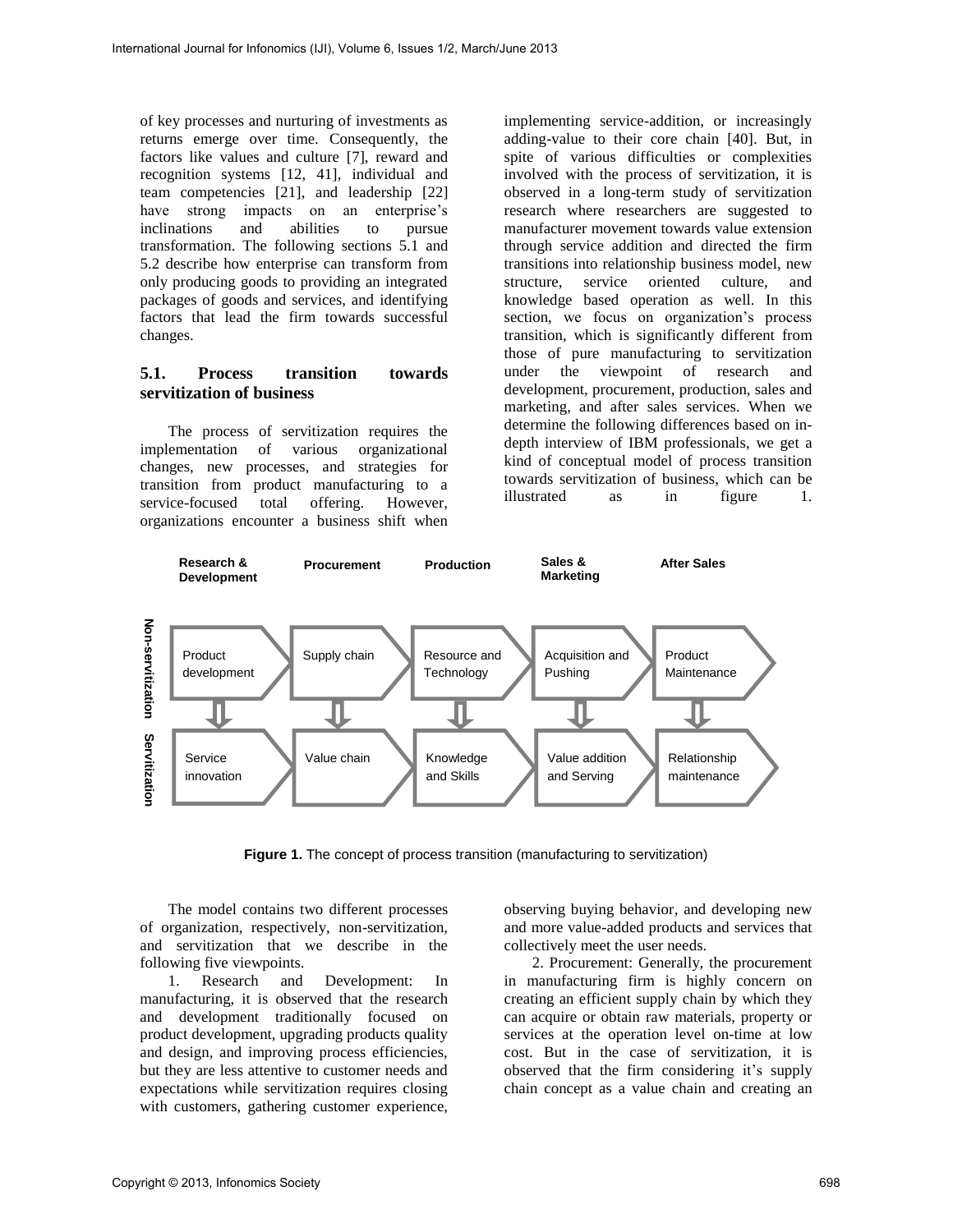additional values in the whole chain process from supplier to end users at more strategic level.

3. Production: The production in manufacturing firm mainly run by resources and where raw materials are the core components of producing goods, and technology works for increasing production efficiencies. On the other hand, the servitized firm conducted its operation through knowledge and skilled peoples who have<br>customer accessibility, solution oriented customer accessibility, solution oriented thinking, and service oriented mentality for creating high quality and superior services. In addition to these, the service driven firms also concern about its internal and external capabilities that supporting for making services more smoother and on-time delivery to the clients.

4. Sales and marketing: The core objective of sales and marketing in most of the traditional manufacturing firms is pushing new products in the market and acquiring more customers into their accounts. In this regard, the firm set-up it's selling approach more transactional rather than relational, and target to gain short-term benefits for a certain period. But it is observed that the servitized firms are always attentive to find the customer needs and continuously developing services by adding new values to its products or services. In this provision, the firm is more solutions oriented, builds a relationship based selling platform, and is projected to achieve long-term business benefits.

5. After sales: Traditionally, the manufacturing firms are provided the services in the form of after sales services, such as, installation, maintenance, and repair, which primary focus is to sell the products. Basically, the firm does not maintain any contact or relationship with the customers after the transaction is finished once. On the other hand, relationship maintenance is one of the key parts of whole process of selling goods and services (servitization). In this case, the firms keep contact with customers at all times and

recognized their needs through better understanding. At the same time, the firms also consider them as a sustainable source of their revenues as well as the promoters of future businesses.

## **5.2. Change factors for implementing servitization strategy**

Identifying the key factors of change processes are an essential task for any organizational changes, such as, structural changes, policies changes, processes changes, cultural changes, or the extension of new business operations, and so on. Almost in every case, the basic goal is same: to make fundamental changes in how business is conducted in order to cope with a new, more challenging market environment. Thus, it is very important to identify the way of organizational changes and key finding factors that significantly influence on implementing firm's new strategy more effectively and efficiently. In this section, we analyze the firm's general change process developed by John P. Kotter [20], and build a conceptual model based on the review of servitization literature and our observation on the case study of IBM Corporation, which provides many insights of successful change process towards servitization of business.

In general, it is observed by Kotter's change processes [20] that suggested eight significant factors, which is crucial for any organizational changes; establish a sense of urgency, form a powerful guiding coalition, develop a clear vision, communicate the vision, empower others to act on the vision, plan for and create shortterm wins, consolidate improvements and produce more change, and institutionalize new approaches that the company should consider for successful changes in the organization. The basic structure of change process can be drawn as in Figure 2.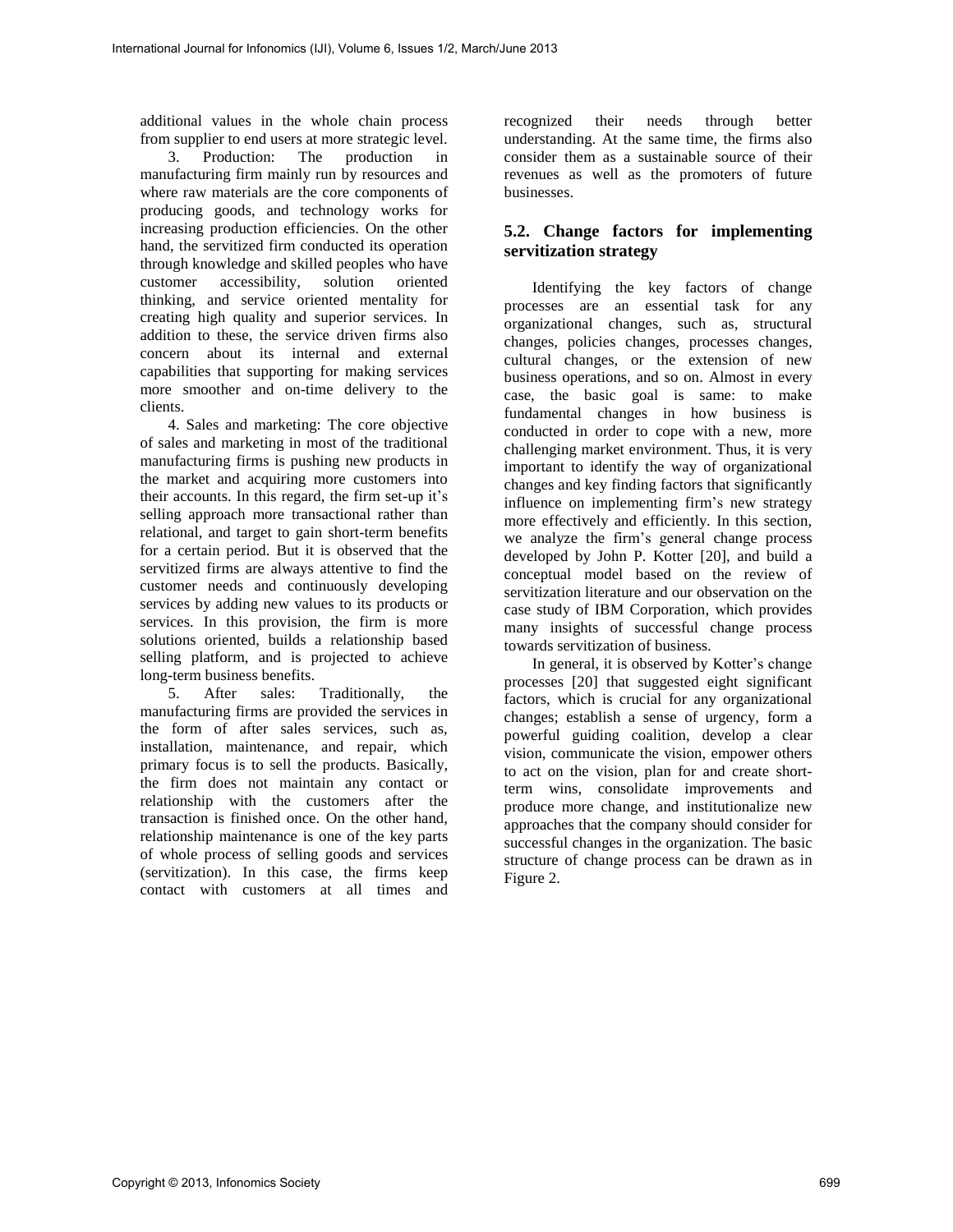

**Figure 2.** The model for organizational changes [20]

Transformation is a process, not an event that many mangers don't realize. It advances through stages that build on each other and completed by number of years. By understanding the stages of change and the pitfalls unique to each stage – company can boost their chances of successful transformation. The following table 2 describes the actions needed in each stage of change process and the reason – why transformation efforts fail.

**Table 2.** Stages of Transformation and **Pitfalls** 

| Stage                                      | Actions<br>Needed                                                                                                                                             | Pitfalls                                                                                                                |
|--------------------------------------------|---------------------------------------------------------------------------------------------------------------------------------------------------------------|-------------------------------------------------------------------------------------------------------------------------|
| Establish a<br>sense of<br>urgency         | - Examining<br>market and<br>competitive<br>realities<br>Identifying<br>and<br>discussing<br>crises, or<br>major                                              | Underestimatin<br>g the difficulty<br>of driving<br>people from<br>their comfort<br>zones<br>- Becoming<br>paralyzed by |
| Form a<br>powerful<br>guiding<br>coalition | opportunities<br>- Assembling<br>a group with<br>enough<br>power to lead<br>the change<br>effort<br>Encouraging<br>the group to<br>work together<br>as a team | risks<br>- No prior<br>experience in<br>teamwork at<br>the top<br>- Relegating<br>team<br>leadership to<br>an HR        |

| Develop a     | - Creating a    | - Presenting a  |
|---------------|-----------------|-----------------|
| clear vision  | vision to help  | vision that is  |
|               | direct the      | too             |
|               | change effort   | complicated or  |
|               | - Developing    | vague to        |
|               | strategies for  | communicate     |
|               | achieving that  |                 |
|               | vision          |                 |
| Communicate   | - Using every   | - Under         |
| the vision    | vehicle         | communicating   |
|               | possible to     | - Behaving in   |
|               | communicate     | ways            |
|               | that seriously  | antithetical to |
|               | undermine       | the vision the  |
|               | the vision      | vision          |
|               | - Teaching      |                 |
|               | new             |                 |
|               |                 |                 |
|               | behaviors by    |                 |
|               | the example     |                 |
|               | of guiding      |                 |
|               | coalition       |                 |
| Empower       | - Getting ride  | - Failing to    |
| others to act | of obstacles    | remove          |
| on the vision | to change       | powerful        |
|               |                 | individuals     |
|               | Encouraging     | who resist the  |
|               | risk taking     | change effort   |
|               | and             |                 |
|               | nontraditional  |                 |
|               | ideas.          |                 |
|               | activities, and |                 |
|               | actions         |                 |
| Plan for and  | - Planning for  | - Leaving       |
| create short- | visible         | short-term      |
| term wins     | performance     | success up to   |
|               | improvement     | chance          |
|               | S               | - Failing to    |
|               | - Recognizing   | score success   |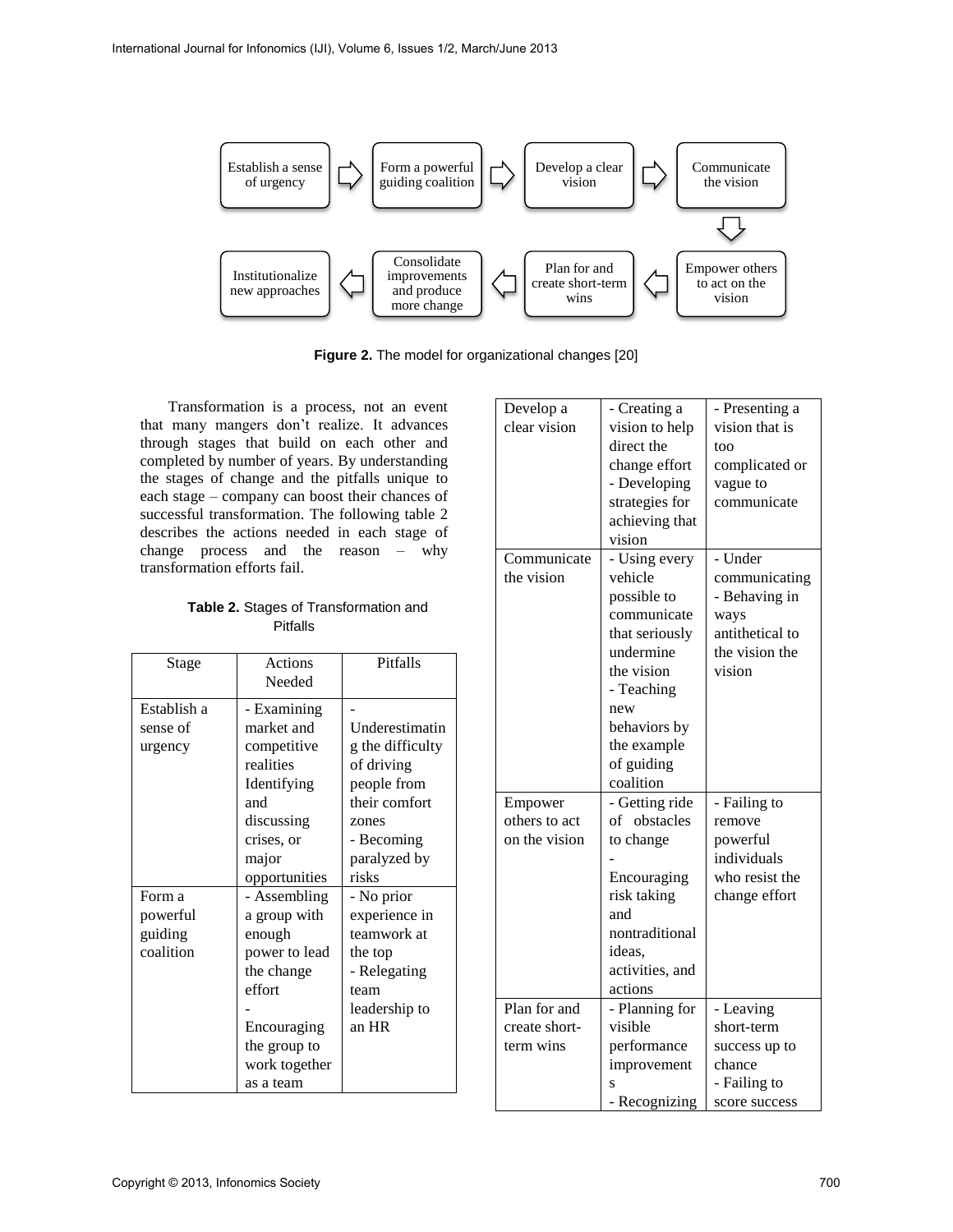|                 | and            | early enough      |
|-----------------|----------------|-------------------|
|                 | rewarding      |                   |
|                 | employees      |                   |
|                 | involved in    |                   |
|                 | the            |                   |
|                 | improvement    |                   |
|                 | S              |                   |
| Consolidate     | - Using        | - Declaring       |
| improvement     | increased      | victory too       |
| s and produce   | credibility    | soon $-$ with the |
| more change     | from early     | first             |
|                 | wins to        | performance       |
|                 | change         | improvement       |
|                 | systems,       |                   |
|                 | structures,    |                   |
|                 | and policies   |                   |
|                 | undermining    |                   |
|                 | the vision     |                   |
|                 |                |                   |
|                 |                |                   |
|                 | Reinvigoratin  |                   |
|                 | g the process  |                   |
|                 | with new       |                   |
|                 | projects, and  |                   |
|                 | change agents  |                   |
| Institutionaliz | - Articulating | - Not creating    |
| e new           | the            | new social        |
| approaches      | connections    | norms and         |
|                 | between the    | shared values     |
|                 | new            | consistent with   |
|                 | behaviors and  | changes           |

| corporate    | - Promoting     |
|--------------|-----------------|
| success      | people into     |
| - Developing | leadership      |
| the means to | positions who   |
| ensure       | don't personify |
| leadership   | the new         |
| development  | approaches      |
| and          |                 |
| succession   |                 |
|              |                 |

After analyzing the Kotter's general change process in along with the priorities of change factors suggested by servitization literature and our observation on IBM Corporation as an example of empirical case study, we developed a conceptual model of successful change process, which is more specifically influence on firm implementation of servitization strategy. In terms of emergency and a chronological viewpoint, we identified the following five key factors that are very important for those organization who are attempting to shift their business from manufacturing to service provision, such as, create a service vision, mindset and strategy development, leadership and teaming, shared values and communication improve, and anchor the new service culture (Figure. 3)



**Figure 3.** A conceptual model of change process toward servitization of business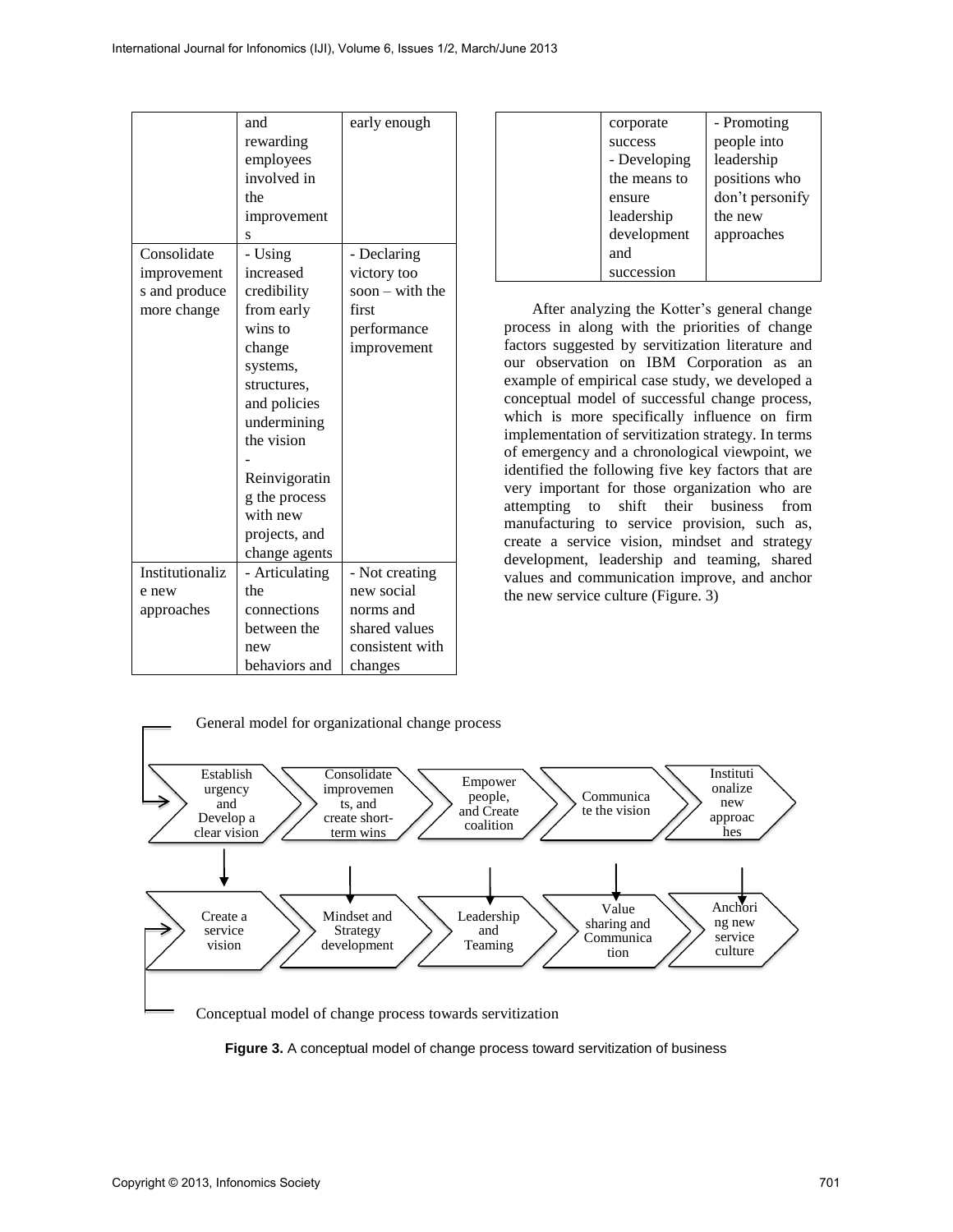At first, we focused on creating a clear service vision, which is very important in the beginning period of transition. When companies are thinking or deciding to shift their business from manufacturing to service provision, they should immediately share their clear vision with all employees to foster understanding. At the same time, employees need to know what the service vision and goal for customer service is and understand their responsibility to achieve that vision.

Mind-set and strategy development is its second crucial factor, which is one of three big challenges; time scale, and business model and customer offering described by Andy Neely [31] that affects the employee's approach in dealing with service provision. Oliva and Kallenberg [32]) also emphasized that servitization incorporates a mindset change from being "transaction- to relationship-based" selling approach. Before going to servitize, organization should set-up the mind of the people for new changes. If the mindset does not change toward the company's new direction then the behavior will not change, and if the behavior does not change then servitization made to the organization will not succeed.

The third transitioning factor is to create a strong leadership and teaming that combine with three key characteristics, respectively, living values, voice, and presence. After mindset-up into the company's new changes of productservice operations, the leader must involve the team early, communicate constantly what is going on, plan properly, and do not let up, then the team will likely treat as an opportunities and head the organization for successful changes towards servitization.

The next factor of this change process is to share values that the company stands for, such as central beliefs, norms, and attitude and development the communication in each level of the organization. It is also observed in the case study of IBM change processes, which emphasizes an effective internal communication is very important tool for sustaining the changes in servitization process that helps the organization to achieve its long run objective.

Anchoring a new service culture is the last factor that we clarified for an effective change process towards servitization. This is very important but challenging, as the culture in manufacturing firm is totally different compared to service-oriented firm, and people's natural inclination is to hold on to whatever feels familiar, even if confronted with better alternatives. But, in spite of apparent complexity and difficulty involved, changing the way people think is the most powerful means to ultimately change behavior, which in terms of servitization is deemed to be vital importance. Hence, it is important to show people how the new approaches, behaviors, and attitudes have helped improve performance. According to Kotter [20], the better way is to go in and articulate what must be changed, implement the changes, and then alter the culture around that.

### **6. Validation**

In order to validate our conceptual model, we collect questionnaire data from IBM professionals who are performing in various distinguished positions within the organization, which is related to the investigation. The main objective of collecting data from the questionnaire is to get real insights from IBMers about the process transition and finding the key factors of successful change process towards servitization of business.

### **6.1. IBM process transition (Manufacturing to Servitization)**

The notion of organizational process has been observed a significant shift since IBM transformed itself from manufacturing to service oriented new operations. In this part, we present the result of case study based on interview data and show the relevance of our conceptual model in shifting from manufacturing to servitization. The process transition of IBM is portrayed here in Figure 4 under the viewpoint of research and development, procurement, production, sales and marketing, and after sales services based on in-in depth interview of IBMers.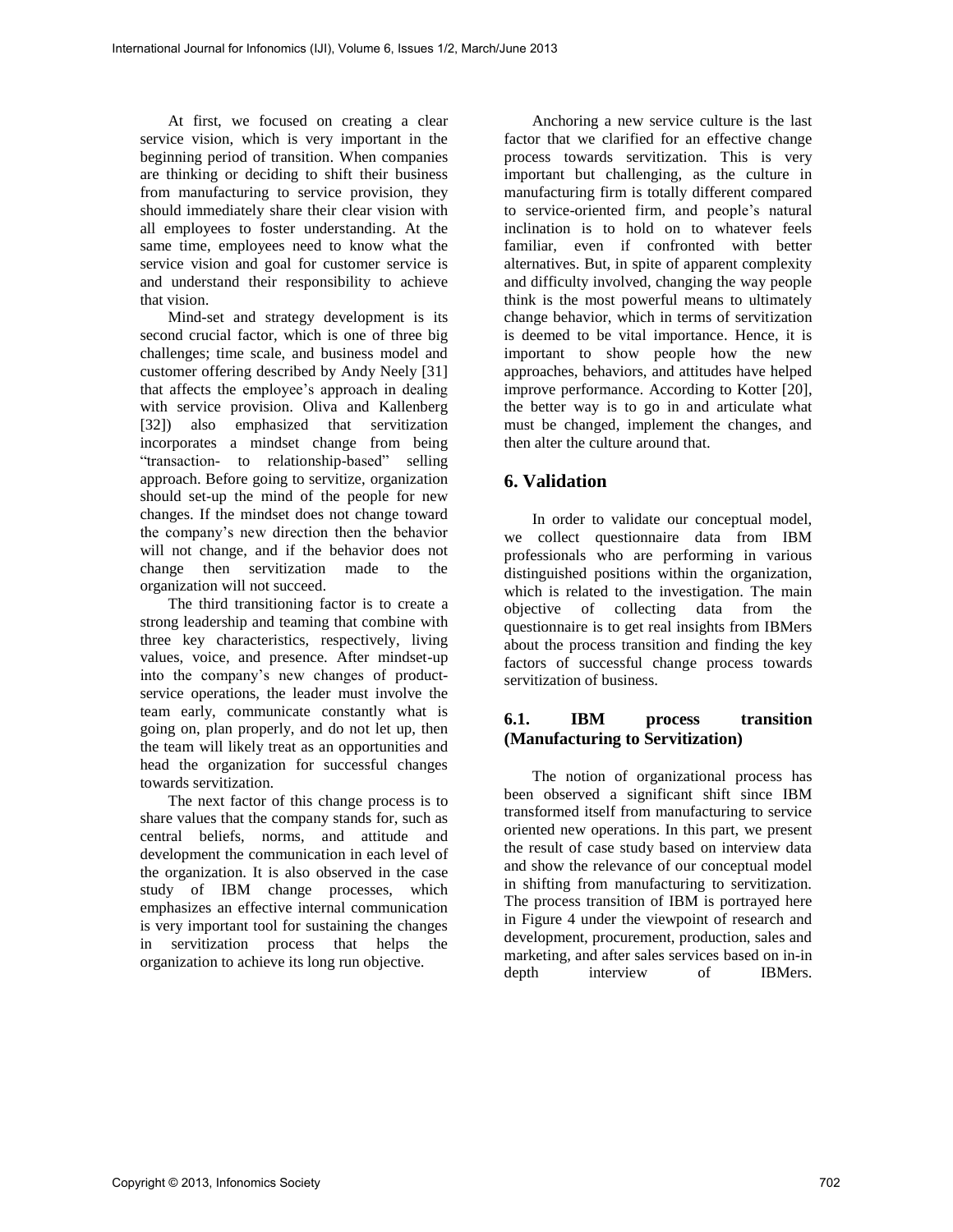

**Figure 4.** IBM process transition towards servitization

The model shows a significant change in IBM process between two different approaches of IBM business operations as a manufacturing and servitization that we briefly discussed in the following based on our findings from the interview with IBMers.

i. Research and Development: After taking the high profile servitization strategy in 1990s, the IBM's research and development section was shifting its focus from technology invention to application of technology and ondemand businesses, which main concern is to response the customer needs and expectations timely. Today they are investing approximately \$6 billions for R&D annually, most of which are developing for software and services.

ii. Procurement: In order to extend the IBM supply chain into value chain, they created their own globally integrated supply chain that provides a strategic advantage for the company to create value for clients and ensure greater efficiencies and lower costs. IBM spends around \$35 billions per year through its supply chain, procuring materials and services globally.

iii. Production: Considering the high quality and efficient services into the account, IBM has shifted resources toward building its capabilities and employee skills aiming to create superior services for its clients. They spent significantly more in staff and processes and the breadth and depth of the company's capabilities. More important, the company was brimming with talented people who had unique expertise. In the old IBM, it is observed that the all of IBM capabilities were of a business model that had fallen wildly out of step with marketplace realities. Commenting on whether IBM, a hardware company could make a successful transition toward servitization, IBM CEO, Gerstner said, "Services are entirely different. In services, you do not make a product and sell it. You sell a capability and knowledge and this kind of capability you can not acquire".

iv. Sales and Marketing: In the case of sales and marketing, we believed that a successful company must have a customer or marketplace orientation and a strong marketing organization, but before shifting the IBM business into services in 1990s, there had never been any true marketing in the company. In IBM at that time the term "marketing" really meant sales. In June 1993, the company hired Abby Kohnstamm as the head of corporate marketing for IBM, and developed and implemented a key customer strategy that convinced customers and served their interest focusing on delivering value not just pushing "Iron" (Mainframes).

v. After sales: When IBM approached to servitization in 1990s, they offer a full range of after sales services to its customers including technical support, knowledge management and self-help solutions, training, consultancy, and so on, and transformed its resources toward building a strong client relationship. For example, when a customer bought something from the company, then trained their people on that product and got familiar with how to support it and maintain a continuous contact with the customers during product lifetime.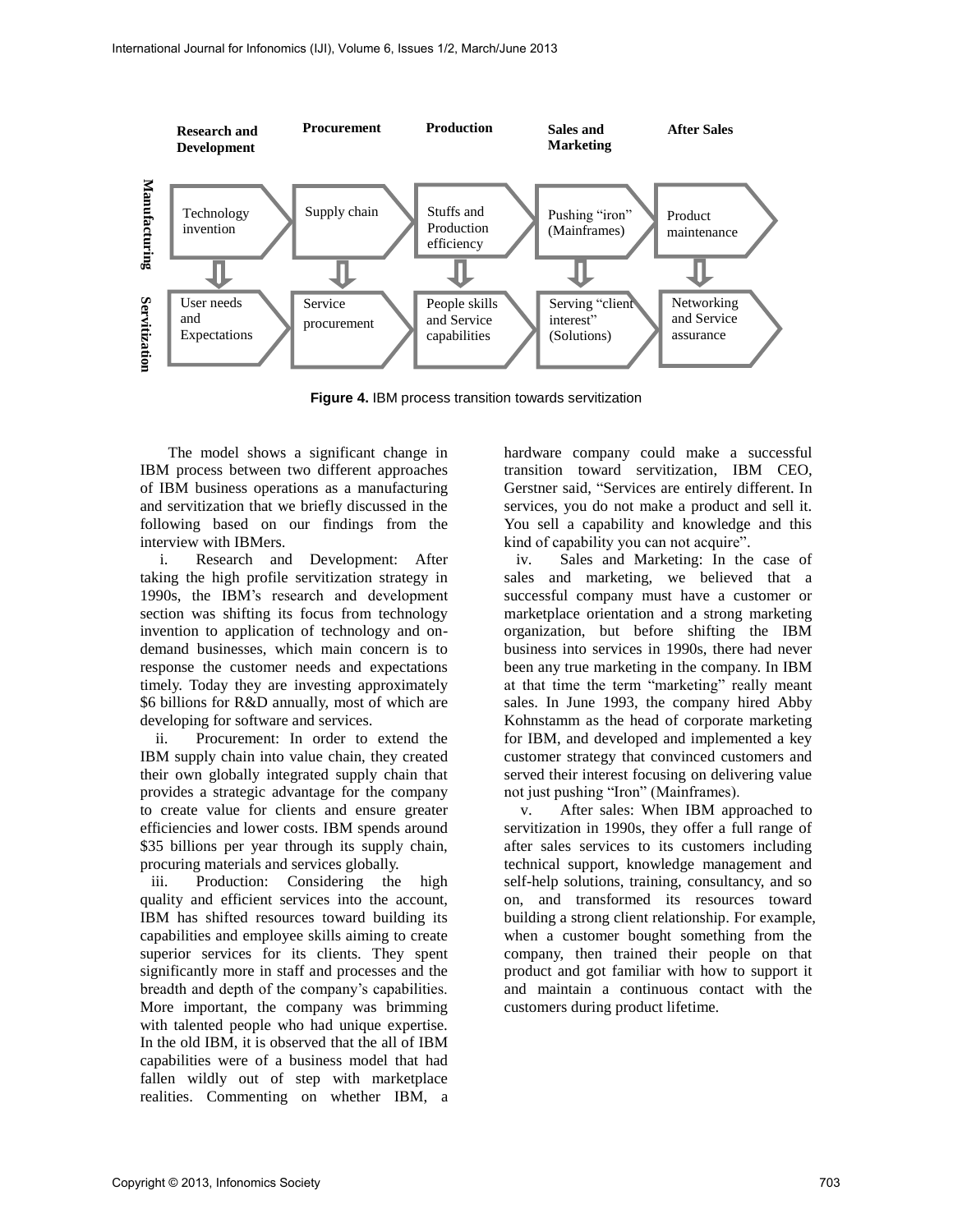#### **6.2. Key factors of IBM successful change process**

This part discusses about the survey results based upon the questionnaire data. We separated the answers into five different key factors, such as; vision creation, mindset and strategy development, leadership and teaming, value sharing and communication, and anchoring a new service culture, which gave us more insights about IBM change process toward servitization of business.

At first we analyzed the vision factor. The results showed that the beginning of transformation toward servitization, IBM required on creating a service vision, and the first frame of that vision is to make the company profitable by continuing to be, in fact, the only full service provider in the industry. Luis V. Gerstner, the CEO of IBM quoted that "whatever hard or painful things you have to do, do them quickly and make sure everyone knows what you are doing and why".

The second factor of this change process is mindset and strategy development. Since IBM transformed itself into a full range of service activities, they articulated their strategy in which services is a considerable component. They continuously develop this strategy turnaround the customer needs "on-demand business" that offering an open architecture, integrated process, and self-managing systems – selling computing services, not computers.

Leadership and teaming is the third factor that observed in IBM CEO Luis V. Gerstner. He articulates a clear and compelling vision of the importance of servitization strategy and the role it can play within the organization. However, the most important thing of his leadership is to collaborate the all business units and its executives and motivate them into company's new changes and operations. In order to make sure efficient and effective workflows on new service vision, Gerstner turned his attention increasingly to the overall IBM team, top management team, and board of directors. He campaigned to rebuild the leadership team, give the workforce a renewed sense of purpose, and demanded the managers' work together to reestablish IBM's mission as a customer-focused provider of computing solutions.

The fourth factor is value sharing and communication development. In line with IBM's basic beliefs: excellence in everything we do, superior customer service, and respect for the individual, Gerstner has given importance on

value sharing for efficient changes. Besides of group meeting, he also met with individuals and received their opinion and ideas for effective change process. At the same time IBM remade its board and senior management systems that opened up a clear and continuous communications with IBM employees. Gerstner mentioned that if employees do not know what is happening in the organization, if they do not believe a crisis exists, then, they will not make the sacrifices that are necessary to change.

The final factor is anchoring a new service culture. After reviewing IBM's culture as a manufacturing firm, Gerstner proposed new principles for establishing a service oriented culture, such as, marketplace is the driving force, commitment to quality, customer satisfaction and shareholder value, focus on productivity, always in strategic vision, act with a sense of urgency, work together as a team, sensitive to the needs of all employees and communities. He also required some behavioral changes, namely, to move from product out - to customer in, from do it my way to do it the customers' way (provide real service), from value me - to value us, from attack the people - to attack the process, from ruledriven - to principle-driven, from fixed rewards – to variable rewards, from manage to morale –to manage to success, and so on.

### **7. Discussion**

Servitization is now widely recognized as the innovation of an organization's capabilities and processes, to better create value through a shift from selling product to selling productservice systems (PSS).

Servitization is not an easy strategic choice and that a manufacturer first needs to carefully design its service. To succeed with servitization a manufacturer is likely to need some new and alternative organizational principles structures and processes. This paper's purpose is to propose a conceptual model of firm process transition, which is very challenging but important. This paper also identified the key factors of successful change process towards servitization. The most influential factor of strategic change process is mindset and strategy development turnaround the customer needs and expectations. Servitization or product to service transition is a change in mindset from the understanding of value as that created in the production and exchange of goods to one in which value is attained from the use of an offering aimed at achieving customer goals. This change of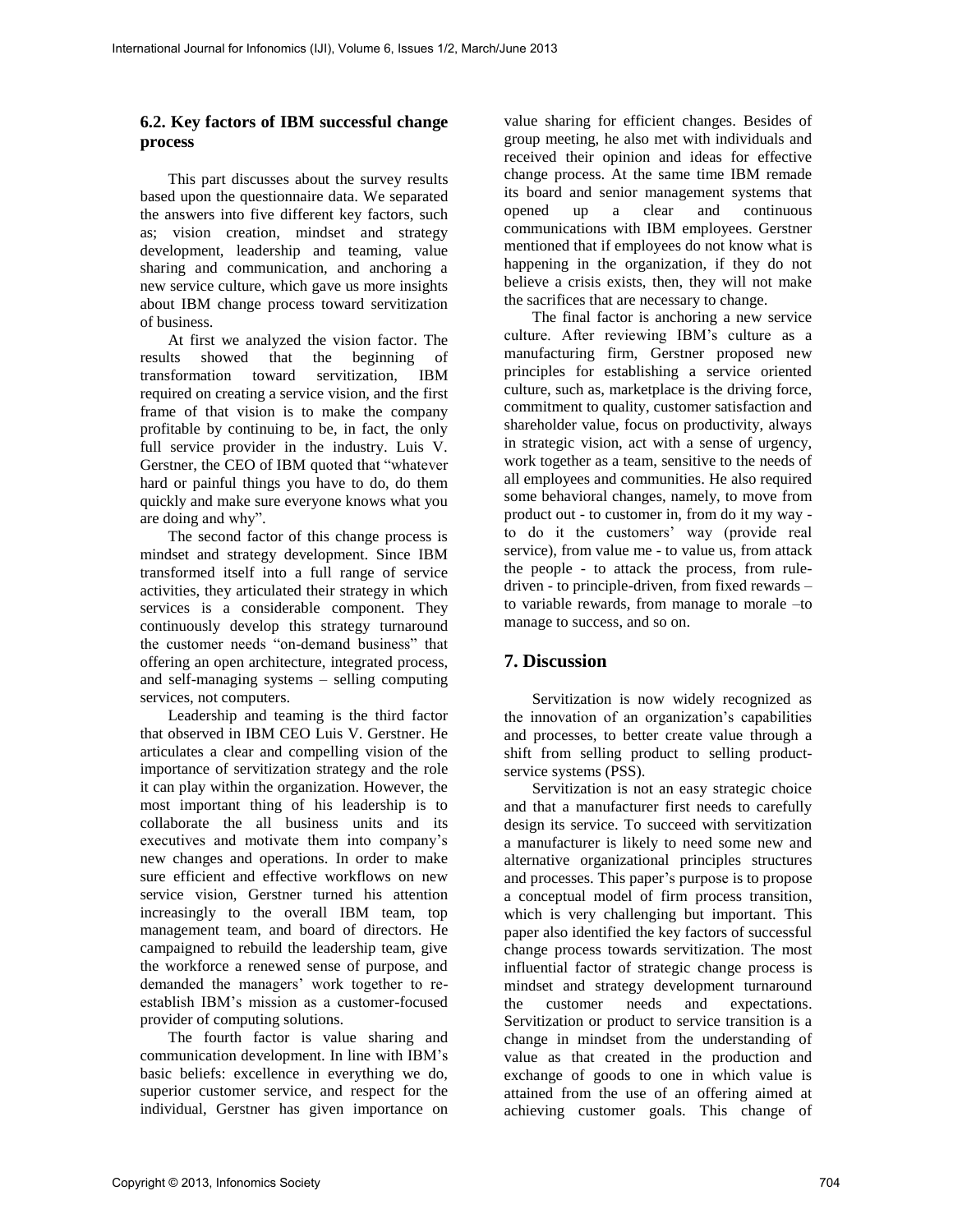mindset is based on service dominant (SD) logic as an appropriate philosophical for the development of service science.

The real value for example of the case of IBM Corporation, it was observed that the company is successfully transformed its business model from manufacturing to service orientation.

### **8. Summary and Conclusions**

Servitization is an organizational strategic approach to its customer offerings that encapsulated both products and services by adding new values, which forces the firm transition from product- orientated to serviceorientated new model, resource base to knowledge base operations, and continuous innovation towards fulfill the users needs. To be competitive, sustainable, and differentiate itself, it is one of the key strategic choices that the manufacturers embrace today for long run business perspective and increasing profitability.

Although servitization is a very important strategy for manufacturers in a developed economy, particularly in such a "customeroriented" business world, but in some instances, this is a big dilemma for organization as in one hand, it offers to the firm lucrative benefits and alluring opportunities both in strategic and economic view point, on the other hand, it is high risks associated including structural changes, cultural shift and corporate challenges that sometimes discourage the firm from expanding the service dimension or even head the company to bankruptcy reasoning for inability to transform the firm into new processes and building its capabilities towards servitization.

In this paper, we developed a conceptual model of firm process transition from traditional manufacturing to service oriented new processes under the viewpoint research and development, procurement, production, sales and marketing, and after sales services. Based on related literatures and case studies, we observed that service driven institutions emphasizes some crucial cultural attributes which is very important such as innovation, value proposition, flexibility, customization and relationship maintenance while manufacturing firm's main focus on product standardization, market acquisition, economies of scale and efficiencies. In order to transform the firm process successfully, we identified the most influential factors of strategic change processes; service vision creation, mindset and strategy development, leadership

and teaming, value sharing and communication, and anchoring the new service culture, which are undoubtedly very important for developing and implementing an institution's servitization strategy.

We validate the concept of process transition by using an empirical case study of IBM Corporation. We found that the firm process in servitization is much more on customer oriented, strategy developed around customer needs and expectations, and aims to serve client's interest including non-hardware depend services like, operations, solutions, training, and so on. Based on interview results, we also found that the firm successfully transformed its business model from manufacturing to service oriented total offering through its strategic leadership and knowledge base processes. They emphasized to create a vision, in fact, the only full service provider in the industry. In line with this, IBM also focuses on speed, strategy development and its execution, teamwork, and building a service culture that makes them as a successful servitized firm in the ICT industry. So, for those manufacturers that do see the provision of services as key to their future and planned to shift their business towards servitization, they should follow the concept of process transition as well as strategic change process that we found from this research output. To be both effective and efficient, manufacturers need to be able to understand the customer's needs and expectations, and how their customers will value their services. Similarly, they will need to be capable for integrating businesses, crossfunctional collaboration, configuring their products, technologies, operations, and supply chain to support this value offering.

The findings presented in this paper give more useful information about servitization and the related issues that can be a cornerstone for future research in this respective field. It is important to make further research on identifying the influence of organizational factors on implementing servitization strategy, which will be our next research topic.

### **References**

[1] Anderson, J. and Narus, J. (1995), "Capturing the value of supplementary services", *Harvard Business Review*, January/February, pp. 75-83.

[2] Avadikyan, A. and Lhuillery, S. P. (2007), "Innovation, organizational change and servicisation: a micro data level analysis in five European countries", *DIME Workshop* [Online], Accessed in June 15, 2010.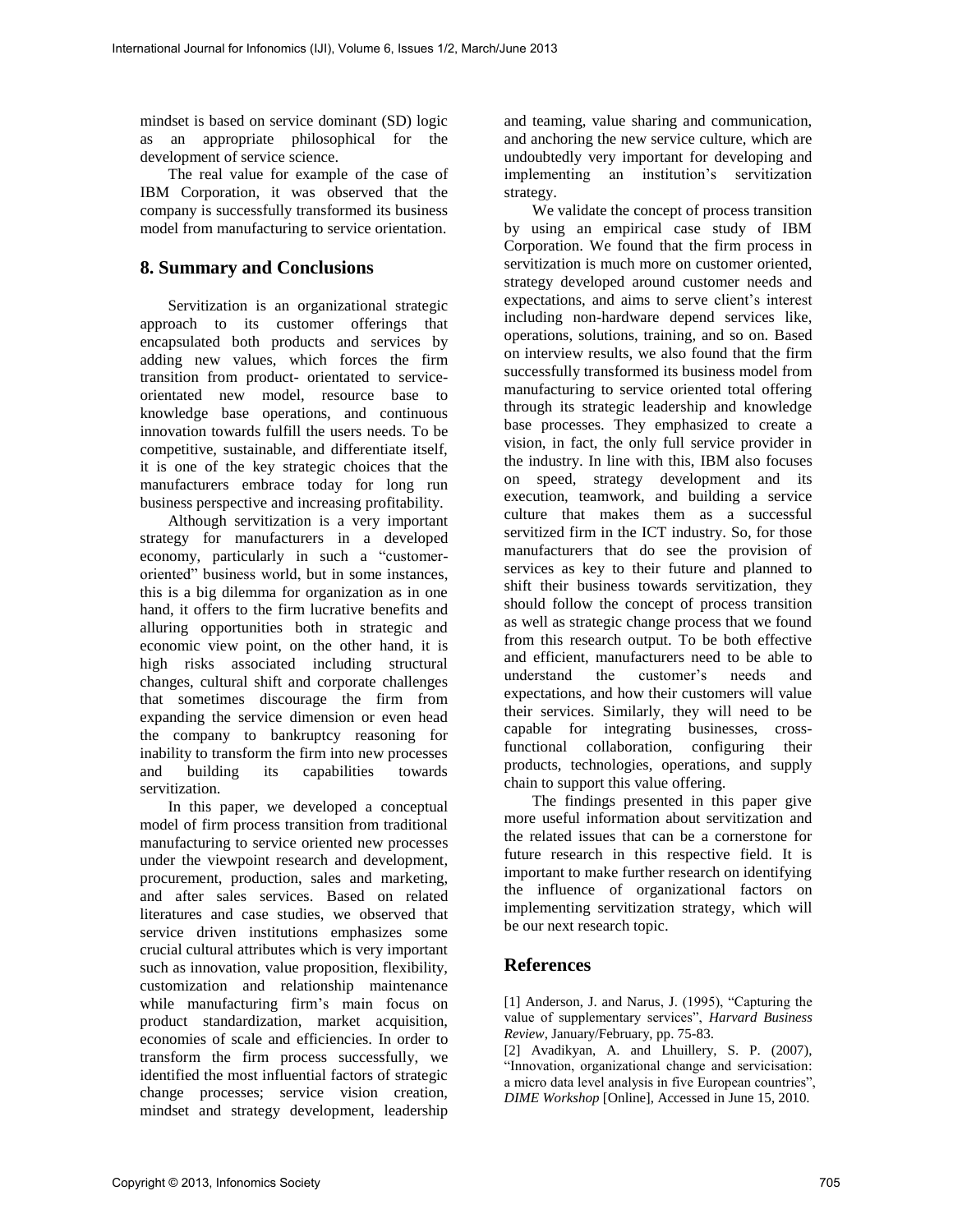[3] Bowen, D., Siehl, C. and Schneider, B, (1991), "Developing service-oriented manufacturing", in Kilmann, I. (Ed.), Making Organizations Competitive, Jossey-Bass, San Francisco, CA, pp. 397-418.

[4] Brax, S. (2005), "A manufacturer becoming service provider – challenges and paradox", *Manufacturing Service Quality, Vol. 15.* 

[5] Coyne, K. (1989), "Beyond service fads – meaningful strategies for the real world", Solan Management Review, Vol. 30 No.4, pp.69-76.

[6] Collins, J.C. and Porras, J.I. (1994), "Built to last: Successful habits of visionary companies", *Harper Business*, New York.

[7] Davenport, T.O. (1999), "Human capital: What is and why people invest it", *Jossey-Bass, San Francisco.*  [8] Desmet, s., van Dierdonck, R. and Val Looy, B. (2003), "Servitization: or why services management is relevant for manufacturing environments".

[9] Dyer, W.G. Jr, Wikilins, a.L. (1991), "Better stories, not better constructs, to generate better theory: a rejoinder to Eisenhardt", *The Academy of Management Review*, Vol. 16, No. 3, pp. 613-9.

[10] Edmondson, A. C., McManus, S.E. (2007), "Methodological fit in management field research", *Academy of Management Review*, Vol. 32, No. 4., pp. 155-79.

[11] Esenhardt, K.M (1989), "Building theories from case study research", *Academy of Management Review*, 14:4, 532-550.

[12] Flannery, T.P., Hofrichter, D.A., and Platten, P.E. (1996), "People, performance, and pay: Dynamic compensation for changing organizations", *Free Press, New York.* 

[13] Foote, N.W., Galbraith, J., Hope, Q. and Miller, D. (2001), "Making solutions the answer", *The MicKinesy Quarterly*, Vol. 3, pp. 84-93.

[14] Galbraith, J. (2002), "Organising to deliver solutions", *Organizational Dynamics*, Vol. 13, No. 2, pp. 194-207.

[15] Gebauer, H. and friedli, T. (2005), "Behavioural implications of the transition process from products to services", *Journal of Business & Industrial Marketing, Vol. 20 No.2, pp.70-80.* 

[16] Geertz, C (1973), "The Interpretation of Cultures", New York: Basic Books.

[17] Howells, J. (2000), "Innovation and services: new conceptual frameworks", *CRIC discussion paper 38, UMIST International Publication, Manchester.* 

[18] Johnstone, S., Dainty, A. & Wilkingson, A. (2008), "Capturing the after market in engineering organizations: opportunities and challenges." *Engineering and Physical Sciences Research Council*  [Online], Accessed in June 5, 2010

[19] Jensen, M.C.  $(2000)$ , "A theory of the firm: Governance, residual claims, and organizational forms", *Harvard University Press*, Cambridge, MA.

[20] John P. Kotter (2007), "Leading Change", Why Transformation efforts Fail, *Harvard Business Review.*  [21] Katzenbatch, J.R. and Smith, D.K. (1993), "The wisdom of teams: Creating high-performance organizations", *Harvard Business school Press.* 

[22] Kouzes, J.M. and Posner, B.Z. (1987), "The leadership challenge: How to get extraordinary things done in organizations", *Jossey-Bass, San Franscisco.*  [23] Langley, A (1990) "Strategies for theorizing from process data" *Academy of Management Review*, 24:4, 691-710.

[24] Luis V. Gerstner, Jr., (2003) "Who Says Elephants Can't Dance?" *Harper Business Publication.* 

[25] Malleret, V. (2006), "Value creation through service offers", *European Management Journal*, Vol. 24, No. 1, pp. 106-16.

[26] Martin, C. and Horne, D. (1992), "Restructuring towards a service orientation", *International Journal of Service Industry Management",* Vol. 3 No. 1., pp. 25-38.

[27] Mathe, H. and Shapiro, R. (1993), "Integrating Service Strategy in the Manufacturing Company", Chapman and Hall, London.

[28] Miller, D., Hope, Q., Eisenstat, R., Foote, N. and Galbraith, J.  $(2002)$ , "The problem of solutions: balancing clients and capabilities", *Business Horizons*, march/April, pp. 3-12.

[29] Mont, O. (2000), "Product Service Systems", *Final report for IIIEE, Lund University*, lund.

[30] Nadler, D.A. and Tushman, M.L. (1989), " Organizational frame bending: Principles for managing reorientation, *Academy Management executive*, pp. 194-204.

[31] Neely, A. (2009), "The servitization of manufacturing: An analysis of global trends" *Centre for Business Performance, Cranfield School of Management.*

[32] Oliva, R. and Kallenberg, R (2003) "Managing the transition from products to services", *International Journal of service Industry Management, Vol. 14 No 2*  [33] Pettigrew, A.M. (2003), "Strategy as process, power, and change", in S. Cummings and D. Wilson (eds), *Images of Strategy*, Oxford: Blackwell Publishing, pp. 301-330.

[34] Rouse, W.B. (2005), A Theory of Enterprise Transformation", Wiley InterScience, pp. 279-295.

[35] Richards, L. ((1999), "Data alive! The thinking behind Nvivo", *Qualitative Health Research, pp. 412- 428.* 

[36] Ren, G. and Gregory, M. (2007), "Servitizatin in manufacturing companies", *paper presented at 16th Frontiers in service Conference, San Francisco, CA.* 

[37] Slack, N. (2005), "Operations Strategy: will is ever realize its potential", *Gestao & Producao,* Vol. 12 No. 3, pp. 323-32.

[38] Stake, R.E. (1995), "Art of Case Study Research" *Sage, Thousand Oaks*, CA.

[39] T.S. Baines, H.W. Lightfoot, o. Benedettini and J.M. kay, (2008), "The servitization of manufacturing", a review of literature and reflection on future challenges, *Cranfield University, Cranfield, UK.*

[40] Vandermerwe, S. and Rada, J. (1888), "Servitization of Business: adding value by adding services", *European Management Journal, Vol. 6.No.4*  [41] Weisis, T.B. and Hartle, F. (1997),

Reengineering performance management: